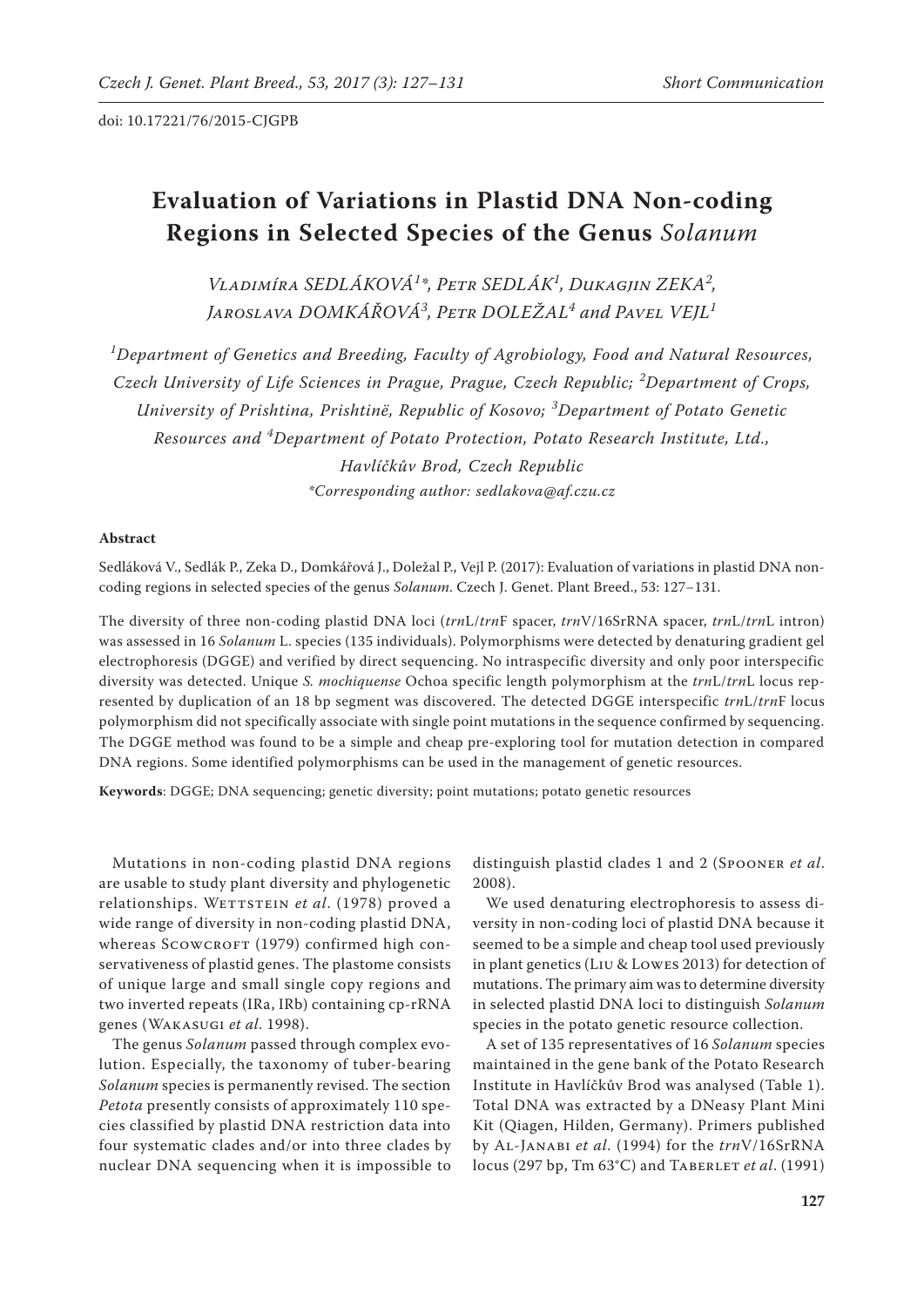for the loci *trn*L/*trn*F (418 bp, Tm 62°C) and *trn*L/*trn*L (557 bp, Tm 62°C) were used in optimised PCR conditions. Amplicons were analysed on the principle of denaturing gradient gel electrophoresis (DGGE) optimised for each locus using the system DCodeTM (Bio-Rad, Hercules, USA). Sequences of all amplicons were determined using the dideoxy method (BigDye Terminator Kit 3.1, Life Technologies, Carlsbad, USA) in an ABI PRISM 310 Genetic Analyser (Life Technologies).

All amplicons were of expected lengths. No intraspecific diversity was found in collections of more numerous species in Table 1 and results of the blastn

comparison of sequences with NCBI nucleotide databases are specified in Table 2.

*Trn*L/*trn*L intron was of poor diversity. Distinctive 18 bp polymorphism specific of *S. mochiquense*  (*S.moch*) was found in positions from 448 to 466 as documented in Figure 1. The sequence was loaded to the nucleotide database NCBI (ID KM516167) for its uniqueness. Sequencing of the *trn*L/*trn*L locus also found *S. bulbocastanum* Dun. (*S.blb*) specific C/G substitution in position 230 undetectable by DGGE or restriction assay, because it does not change the number of hydrogen bonds and no restriction site was

| Solanum species                                         | <b>GRIN</b> code                                       | No. of<br>genotypes | DGGE trnL/<br>$trnF$ allele | Plastid clade<br>(Spooner's<br>taxonomy) | Chromosome<br>number $2n^a$ | <b>EBN</b>     | Area of<br>occurrence <sup>a</sup> |
|---------------------------------------------------------|--------------------------------------------------------|---------------------|-----------------------------|------------------------------------------|-----------------------------|----------------|------------------------------------|
| S. tuberosum subsp.<br>andigenum Juz. &<br>Bukasov      | 07S0300235                                             | $\mathbf{1}$        | A                           | $4^e$                                    | 48                          | $\overline{4}$ | Peru                               |
| $S_{\cdot} \times$ sucrense Hawkes                      | 07S0300062                                             | $\mathbf{1}$        | А                           | 4 <sup>c</sup>                           | 48                          | $\overline{4}$ | Bolivia                            |
| S. tuberosum subsp.<br>tuberosum 2n<br>(DH 165, DH 322) | 07S0500005<br>07S0500101                               | $\mathbf{2}$        | A                           | 4 <sup>c</sup>                           | 24                          | $\overline{2}$ | Peru, Bolivia,<br>Chile            |
| S. polytrichon Rydb.                                    | 07S0300053                                             | $\mathbf{1}$        | A                           | 4 <sup>d</sup>                           | 48                          | 2              | Mexico                             |
| S. stenotomum<br>subsp. goniocalyx<br>Juz. & Bukasov    | 07S0300109                                             | $\mathbf{1}$        | A                           | 4 <sup>c</sup>                           | 24                          | 2              | Peru                               |
| S. verrucosum                                           | 07S0300296, 298-300                                    | 4                   | A                           | 4 <sup>ce</sup>                          | 24                          | $\overline{2}$ | Mexico                             |
| S. pinnatisectum                                        | 07S0300051                                             | $\mathbf{1}$        | А                           | 1 <sub>bcd</sub>                         | 24                          | $\mathbf{1}$   | Mexico                             |
| S. phureja Juz. &<br>Bukasov                            | 07S0300308                                             | $\mathbf{1}$        | $\, {\bf B}$                | $4^{\rm c}$                              | 24                          | $\sqrt{2}$     | Colombia                           |
| S. bulbocastanum                                        | PI 243510                                              | 80                  |                             |                                          |                             |                |                                    |
|                                                         | 07S0300034, 035,<br>262, 263, 265-270,<br>309-313      | 15                  | B                           | $2$ bcd                                  | 24                          | $\mathbf{1}$   | Mexico                             |
| S. polyadenium<br>Greenm.                               | 07S0300052, 281,<br>284-290                            | 9                   | B                           | 1 <sup>d</sup>                           | 24                          | $\mathbf{1}$   | Mexico                             |
| S. berthaultii                                          | 07S0300031, 033,<br>233, 251, 252,<br>254-257, 259-261 | 12                  | $\overline{C}$              | $4^{bc}$                                 | 24                          | $\overline{2}$ | Bolivia                            |
| S. chacoense                                            | 07S0300037                                             | $\mathbf{1}$        | C                           | 4 <sup>b</sup>                           | 24                          | 2              | Bolivia                            |
| S. microdontum                                          | 07S0300049                                             | $\mathbf{1}$        | $\mathcal{C}$               | 4 <sup>c</sup>                           | 24                          | $\overline{2}$ | Argentina                          |
| S. vernei Bitt. &<br>Wittm.                             | 07S0300068, 069, 234                                   | 3                   | $\mathsf{C}$                | 4 <sup>c</sup>                           | 24                          | $\overline{2}$ | Argentina                          |
| S. yungasense                                           | 07S0300070                                             | $\mathbf{1}$        | $\mathsf{C}$                | 4 <sup>c</sup>                           | 24                          | $\mathbf{2}$   | Argentina                          |
| S. mochiquense                                          | 07S0300050                                             | $\mathbf{1}$        | $\overline{C}$              | 3 <sup>c</sup>                           | 24                          | 1              | Peru                               |

<sup>a</sup>Bradshaw and Mackay (1994); <sup>b</sup>Spooner *et al.* (2007); <sup>c</sup>Spooner and Castillo (1997); <sup>d</sup>Spooner and Sytsma (1992); e Spooner *et al.* (2008); EBN − endosperm balance number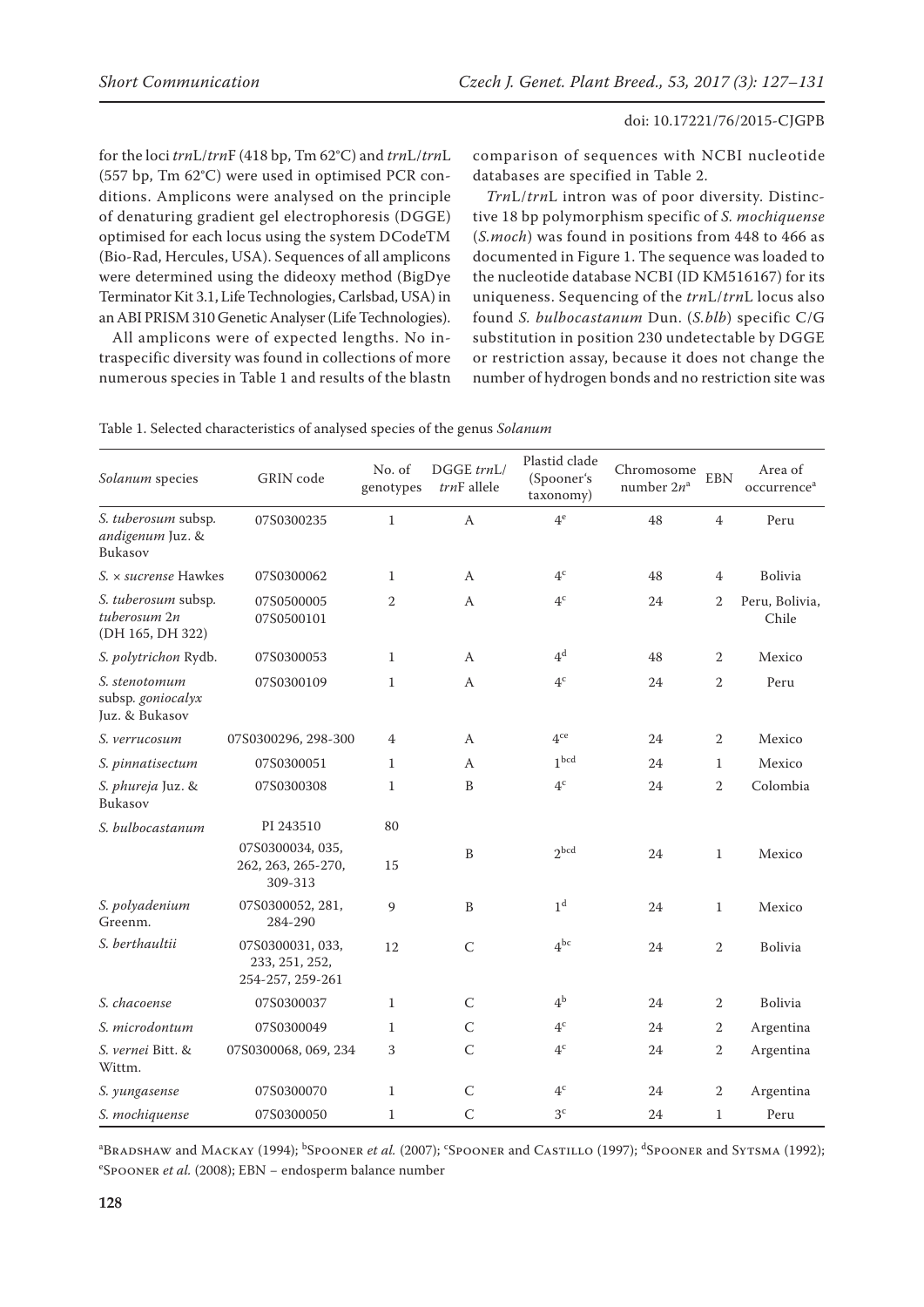| Locus          | Matched sequences                                                                                    | Sequence<br>identity (%) | NCBI accession (Solanum genus)                                                                                                                                                                                                                                                                                                                                                                                                                                                                                                                                                                                                                   |
|----------------|------------------------------------------------------------------------------------------------------|--------------------------|--------------------------------------------------------------------------------------------------------------------------------------------------------------------------------------------------------------------------------------------------------------------------------------------------------------------------------------------------------------------------------------------------------------------------------------------------------------------------------------------------------------------------------------------------------------------------------------------------------------------------------------------------|
| trnL/trnL      | all species in Table 2 showed<br>100% identity (excluding<br>S. bulbocastanum and<br>S. mochiquense) | 100                      | S. tuberosum subsp. tuberosum (HM006842.1, DQ386163.2,<br>DQ131549.1)<br>S. pinnatisectum (DQ180453.1)<br>S. brevicaule Bitter (DQ180443.1)<br>S. laciniatum (HM006852.1, HM006851.1, HM006835.1,<br>DQ180467.1)<br>S. aviculare (HM006854.1, HM006853.1)<br>S. aggregatum Jacq.(DQ180460.1)<br>S. triflorum Nutt. (DQ180457.1)<br>S. nitidum Ruiz & Pav.(DQ180451.1)<br>S. caesium Griseb. (HM006843.1, DQ180445.1)<br>S. aligerum Schltdl. (DQ180441.1)<br>S. symonii H.Eichler (HM006858.1, HM006857.1, HM006838.1)<br>S. linearifolium Geras. (HM006850.1, HM006849.1, HM006833.1)<br>S. vescum F.Muell (HM006848.1, HM006847.1, HM006832.1) |
| $trnL$ trn $F$ | S. berthaultii                                                                                       | 100                      | S. tuberosum subsp. tuberosum (HM006842.1, DQ386163.2,<br>FJ490824.1, DQ231562.1)                                                                                                                                                                                                                                                                                                                                                                                                                                                                                                                                                                |
|                | S. tuberosum subsp. tuberosum<br>2n DH165 and S. vernei<br>(100% mutual identity)                    | 99                       | across Solanum (mismatching and indels)                                                                                                                                                                                                                                                                                                                                                                                                                                                                                                                                                                                                          |
|                | S. chacoense<br>S. yungasense<br>S. microdontum<br>(100% mutual identity)                            | 100                      | S. brevicaule (DQ180443.1)                                                                                                                                                                                                                                                                                                                                                                                                                                                                                                                                                                                                                       |
|                | S. bulbocastanum                                                                                     | 100                      | S. bulbocastanum (DQ180444.1, DQ347958.1)                                                                                                                                                                                                                                                                                                                                                                                                                                                                                                                                                                                                        |
|                | S. pinnatisectum                                                                                     | 99                       | S. pinnatisectum (DQ180453.1) (mismatching)                                                                                                                                                                                                                                                                                                                                                                                                                                                                                                                                                                                                      |
| trnV/16SrRNA   | Partial sequence of<br>S. berthaultii                                                                | 100                      | S. lycopersicum (AC239738.5, AM087200.3, AY216521.1,<br>DQ347959.1)<br>S. tuberosum subsp. tuberosum (DQ386163.2, DQ231562.1)<br>S. bulbocastanum (DQ347958.1)                                                                                                                                                                                                                                                                                                                                                                                                                                                                                   |
|                |                                                                                                      | 99                       | Nicotiana tomentosiformis L. (AB240139.1)<br>N. sylvestris Speg. & Comes (AB237912.1)<br>N. tabacum L. (Z00044.2)<br>N. plumbaginifolia Viv. (X70938.1)<br>Atropa belladonna L. (AJ316582.1)<br>Datura innoxia Mill. (FJ971407.1)                                                                                                                                                                                                                                                                                                                                                                                                                |
|                |                                                                                                      | $95 - 99$                | 57 species out from Solanaceae                                                                                                                                                                                                                                                                                                                                                                                                                                                                                                                                                                                                                   |

Table 2. Significant matching of plastid DNA loci sequences with NCBI nucleotide databases

generated. Interestingly, the comparison of the most frequent haplotype showed high homology not only to species originated in South America, but also to phylogenetically distinct species *S. laciniatum* Aiton and *S. aviculare* G.Forst. (subgenus *Archaesolanum* endemic in the Australian region unique for the chromosomal number  $n = 23$ ). Our results support a hypothesis of their origin in a common progenitor with recent South American *Solanaceae* and subsequent diversification within the Pangea disruption presented by OLMSTEAD and PALMER (1997).

The DGGE analysis of *trn*L/*trn*F locus detected three alleles varying in mobility (named A, B and C). Sequencing of alleles obtained from *S. tuberosum*  ssp. *tuberosum* L. (*S.tub* ssp. *tub*) DH165 (A), *S. verrucosum* Schltdl. 299 (A), *S. pinnatisectum* Dun. (*S.pinn*) 051 (A), *S.blb* (B), *S. chacoense* Bitter (C), *S. yungasense* Hawkes (C), *S. microdontum* Bitter 049 (C), *S.moch* (C) and *S. berthaultii* Hawkes (*S.ber*) 260 (C) revealed a wide range of single nucleotide substitutions and deletions. Unfortunately, no DGGE allele specifically associated with any nucleotide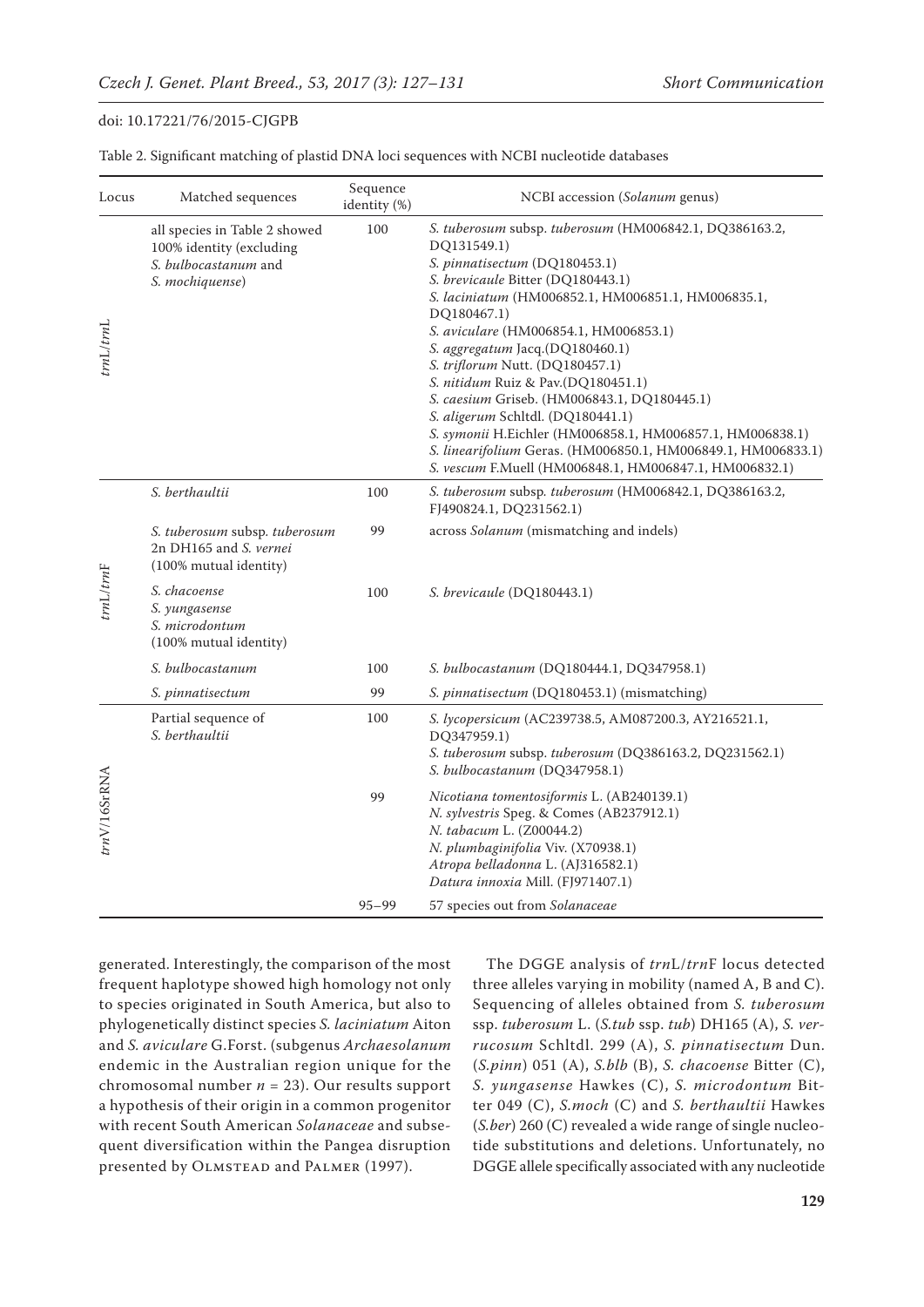|            | 430                                                                   | 440 | 450 | 460 | 470 | 480                     |
|------------|-----------------------------------------------------------------------|-----|-----|-----|-----|-------------------------|
| S.moch     | 420 GGACGAGAATAAAGATAGAGTCCCGTTCTACATGTCAATACCGGCCTACATGTCAATACCGGCAA |     |     |     |     |                         |
|            |                                                                       |     |     |     |     |                         |
| S.ber      |                                                                       |     |     |     |     |                         |
| S.tubDH165 |                                                                       |     |     |     |     |                         |
| S.bulb     |                                                                       |     |     |     |     | ---CTACATGTCAATACCGGCAA |

Figure 1. Alignment of the nucleotide sequences of the *trn*L/*trn*L locus of *S. mochiquense*, *S. berthaultii*, 2*n S. tuberosum* DH165 and *S. bulbocastanum* (BioEdit Sequence Alignment Editor Ver. 5.0.9)

change or specific combination of changes was detected. Since the method indicated polymorphisms, the only way to interpret them was direct sequencing. Mainly the blastn comparison of sequences with databases revealed wide intraspecific diversity at this locus. Compared with the 2*n S.tub* ssp. *tub* DH322 *trn*L/*trn*F locus sequence, five substitutions in *S.pinn*, three substitutions and one deletion in position 110 (microsatellite region T<sub>7</sub>) of *S.moch* and also the most frequent substitution C/A in position 126 (almost in all wild  $2n = 2x$  species) were identified. One hundred percent identity of *S.tub* ssp. *tub* DH165 sequence was observed in comparison with *S. verrucosum* 299 but lesser compared to other *S.tub* ssp. *tub* accessions in the database. In contrast, *S.ber* 260 showed 100% homology to four *S.tub* ssp. *tub* accessions in the database. This could demonstrate plastid diversity in cultivated potato as a consequence of potato evolution and breeding. For instance the Apta variety (selected in Germany in 1951, parent of 2n DH165) originated from the mating of a maternal interspecific hybrid with the Hindenburg variety (European Cultivated Potato Database). Although detailed pedigree data are missing, our results indicate the origin of Apta's plastid DNA in some wild species or primitive potato cultivar in its pedigree. One hundred percent *trn*L/*trn*F locus sequence identity of *S. chacoense*, *S. yungasense* and *S. microdontum* 049 indicates genetic relations (Figure 2) of these species. It is also supported by other indicators in Table 1 such as common geographical origin of the identical karyotype EBN (Endosperm Balance Number) and presence in potato clade 4. Matching data for *S.blb* and *S.pin* 051 are shown in Table 2.

DGGE of the *trn*V/16SrRNA locus indicated two sequentially different DNA fragments in amplicons. This apparently affected sequencing and only partial sequences for *S.blb* and *S.ber* were obtained. The longest repeatedly sequenced *S.ber* fragment (247 bp) was completely homologous to *Solanum lycopersicum* L.,



Figure 2. Comparison of neighbour joining of dissimilarity coefficients of the *trn*L/*trn*F locus sequences using Statistica CZ 9.1 (Statsoft, Tulsa, USA)